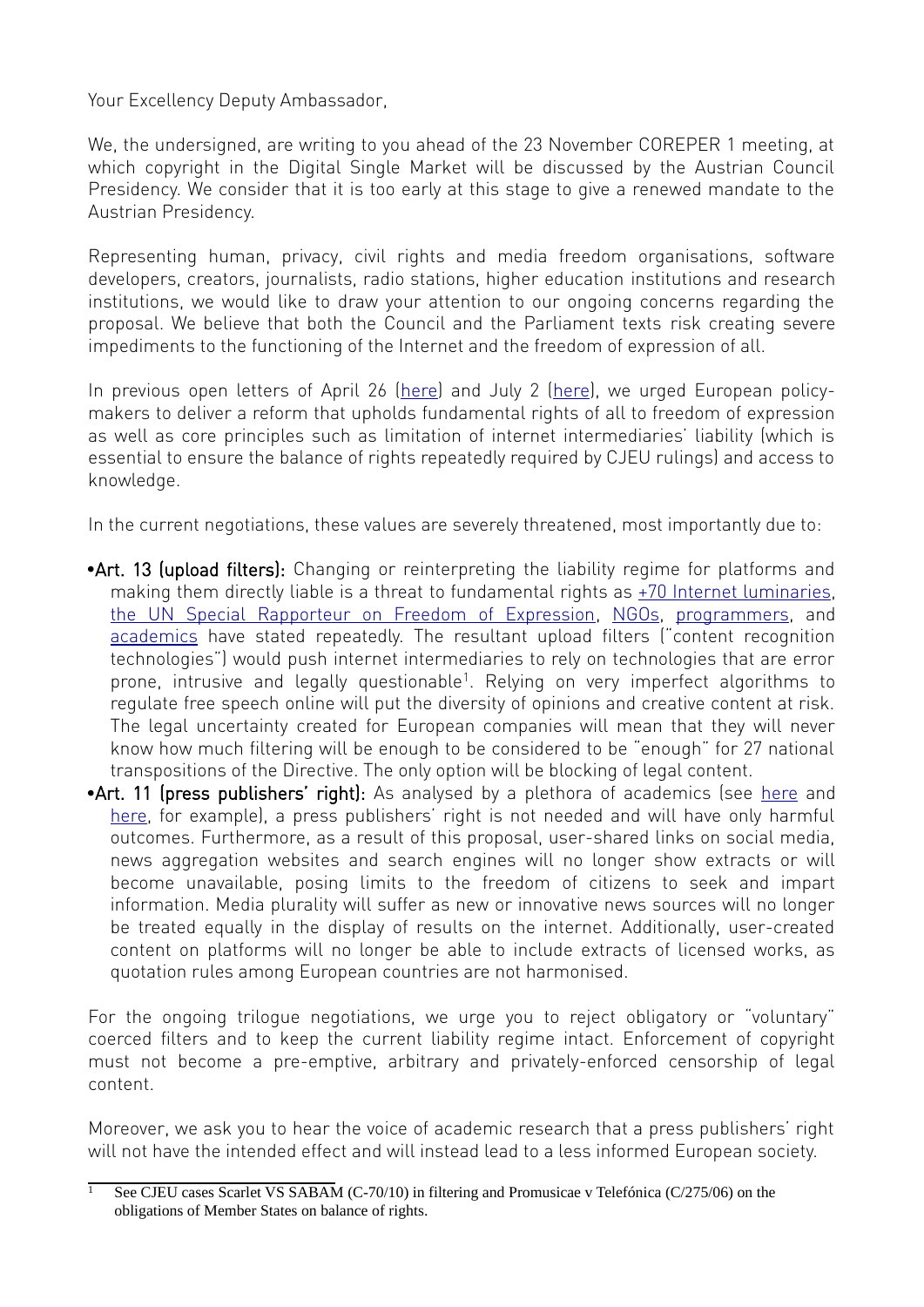For all of the above reasons, we call on you to take a firm stance for citizen's rights and the European digital economy in the ongoing trilogue negotiations. We call on you to stand up for a copyright that respects the foundations of a free, innovative and open digital society that delivers a vibrant, open marketplace for artists and their works.

Best regards,

# EUROPE

| 1. Civil Liberties Union for Europe (Liberties)                                         | CIVIL<br>LIBERTIES<br>Union for                                 |
|-----------------------------------------------------------------------------------------|-----------------------------------------------------------------|
| 2. European Digital Learning Network (DLEARN)                                           | <i>Learn</i>                                                    |
| 3. European Digital Rights (EDRi)                                                       | EDRi                                                            |
| 4. European Network for Copyright in Support of<br><b>Education and Science (ENCES)</b> | $EN_EES$<br>European Network fo<br>Copyright in support         |
| 5. Knowledge Ecology International Europe (KEI<br>Europe)                               | <b>KEI Europe</b>                                               |
| 6. Free Knowledge Advocacy Group EU                                                     |                                                                 |
| <b>AUSTRIA</b>                                                                          |                                                                 |
| 7. epicenter.works - for digital rights                                                 | for digital rights                                              |
| 8. Freischreiber - Verein zur Förderung des<br>freien Journalismus                      | : freischreiber<br>Verein zur Förderung des freien Journalismus |
| <b>BELGIUM</b>                                                                          |                                                                 |
| 9. KlasCement.net                                                                       |                                                                 |
| <b>BULGARIA</b>                                                                         |                                                                 |
| 10. Bulgarian Helsinki Committee                                                        | BULGARIAN<br>HELSINKI<br>COMMITTEE                              |
| CROATIA                                                                                 |                                                                 |
| 11. Digital DemoCroatia                                                                 |                                                                 |
|                                                                                         |                                                                 |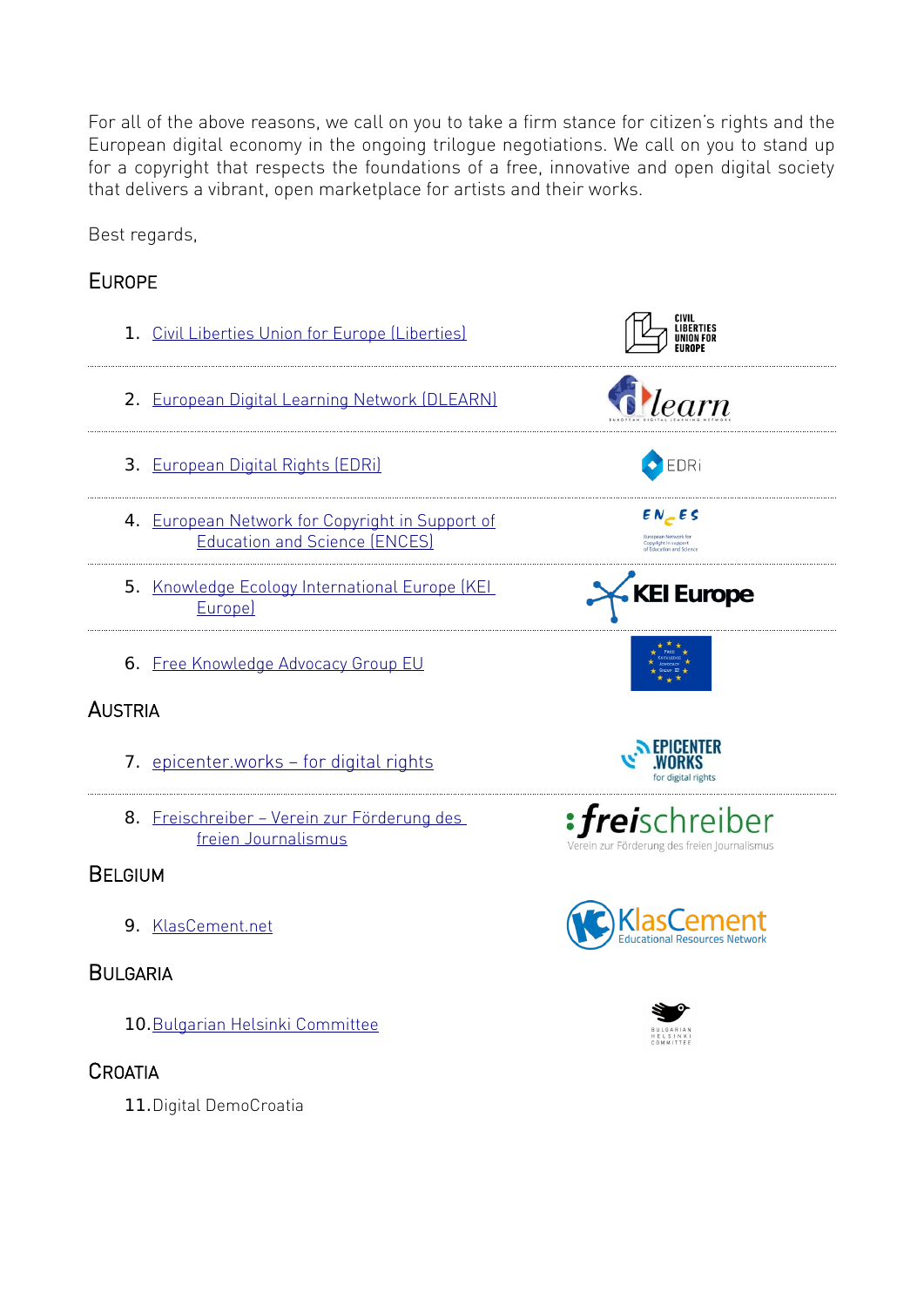## CZECH REPUBLIC

12. [EDUin](http://www.eduin.cz/)

### **DENMARK**

13. [IT-Political Association of Denmark](https://itpol.dk/)

# **ESTONIA**

14. [Estonian Human Rights Centre](https://humanrights.ee/)

## FRANCE

15. [Wikimédia France](https://www.wikimedia.fr/)

### **GERMANY**

16. [Chaos Computer Club](https://www.ccc.de/)

17. [Digitale Gesellschaft e.V.](https://digitalegesellschaft.de/)

18. [Freischreiber](https://www.freischreiber.de/)

19. [Initiative gegen ein Leistungsschutzrecht](http://leistungsschutzrecht.info/)  [\(IGEL\)](http://leistungsschutzrecht.info/)

20. [Verbraucherzentrale Bundesverband e.V.](https://www.vzbv.de/)

21. [Wikimedia Deutschland](https://meta.wikimedia.org/wiki/Wikimedia_Deutschland)

## **GREECE**

22. [Open Technologies Alliance - GFOSS](https://gfoss.eu/) (Greek Free Open Source Software Society)

## **ITALY**

23. Hermes Center for Transparency and Digital [Human Rights](https://www.hermescenter.org/)













:Freischreiber Berufsverband<br>freier Journalistinnen und Journalisten



verbraucherzentrale Bundesverband





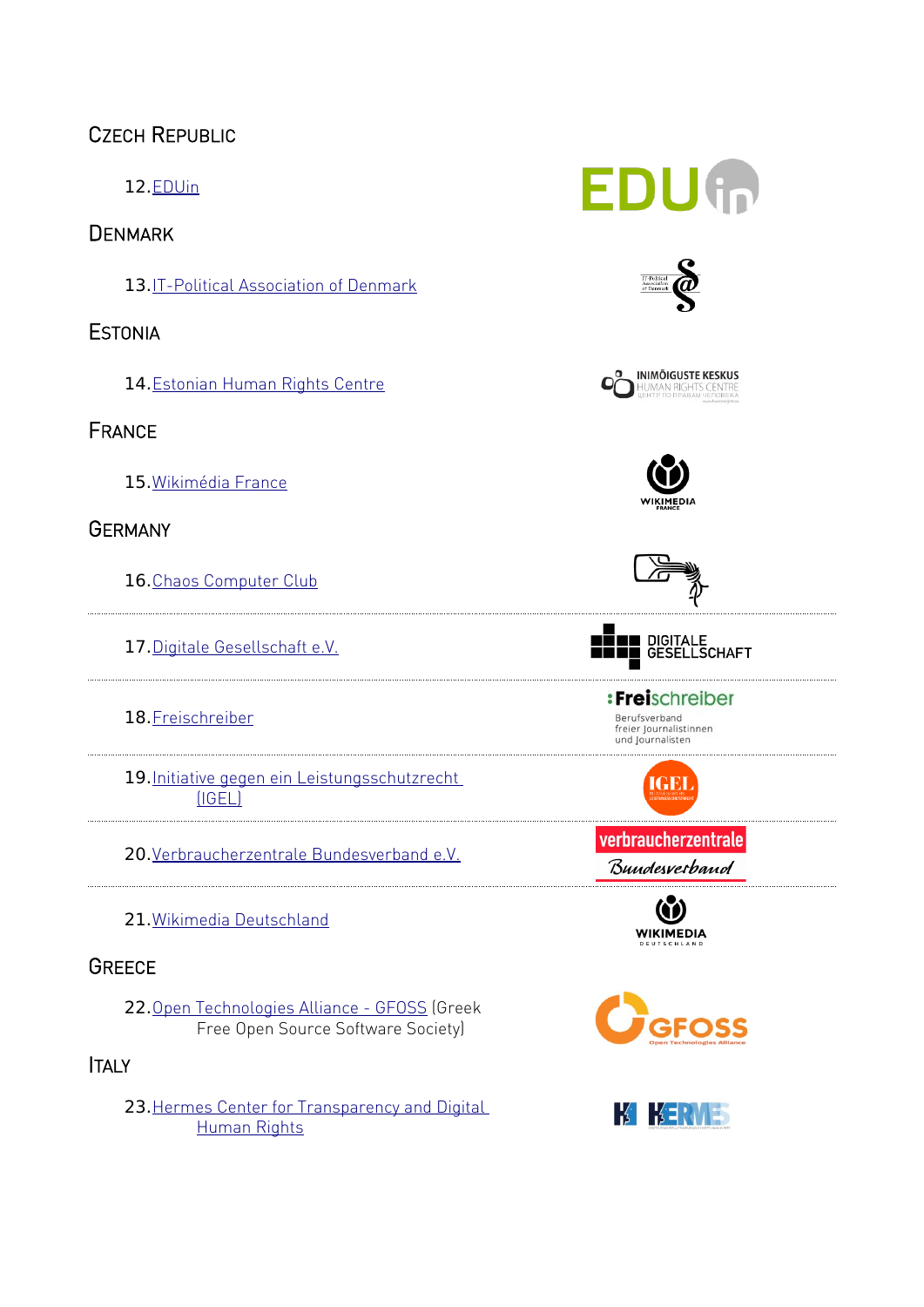### **LUXEMBOURG**

24. [Frënn vun der Ënn](https://enn.lu/)

### **NETHERLANDS**

25. [Bits of Freedom \(BoF\)](https://bof.nl/)

26. [Kennisland](http://www.kl.nl/)

### **NORWAY**

27[. Elektronisk Forpost Norge](https://efn.no/)

POLAND

28. [Centrum Cyfrowe](https://centrumcyfrowe.pl/)

29. ePaństwo Foundation

### **PORTUGAL**

30. [Associação D3 – Defesa dos Direitos Digitais](https://www.direitosdigitais.pt/)   $[D<sup>3</sup>]$ 

31. Associação Nacional para o Software Livre [\(ANSOL\)](https://ansol.org/)

### **ROMANIA**

32. [ActiveWatch](http://www.activewatch.ro/)

33. [APADOR-CH \(Romanian Helsinki Committee\)](http://www.apador.org/)

34. [Association for Technology and Internet \(ApTI\)](https://www.apti.ro/)

35. Centrul pentru Inovare Publică (Center for [Public Innovation\)](http://www.inovarepublica.ro/)

36. [Digital Citizens Romania](http://www.digitalcitizens.net/)























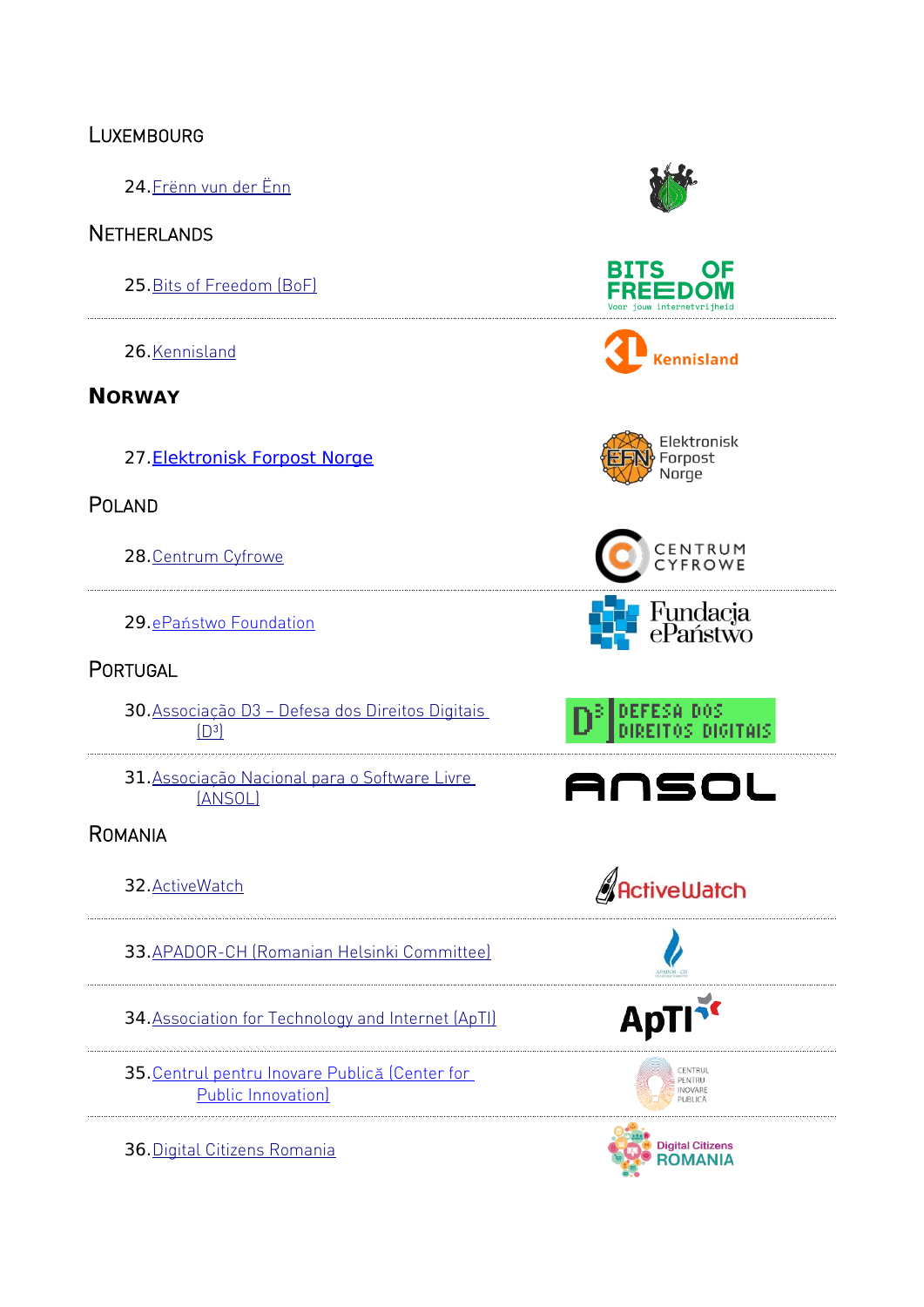### **SLOVENIA**

37. [Digitas Institute](https://digitas.si/)

38. [Forum za digitalno družbo \(Digital Society](https://fdd.si/)  [Forum\)](https://fdd.si/)

39. [Intellectual Property Institute](http://www.ipi.si/)

#### **SPAIN**

40. [Asociación de Internautas](https://www.internautas.org/)

41. [Plataforma en Defensa de la Libertad de](http://libertadinformacion.cc/)  [Información \(PDLI\)](http://libertadinformacion.cc/)

42. [Rights International Spain](http://www.rightsinternationalspain.org/)

43. [Xnet](https://xnet-x.net/)

**SWEDEN** 

44. [Wikimedia Sverige](https://se.wikimedia.org/wiki/Huvudsida)

UNITED KINGDOM

45. [Open Rights Group \(ORG\)](https://www.openrightsgroup.org/)

46. [Statewatch](http://www.statewatch.org/)

### **GLOBAL**

47. [Association for Progressive Communications](https://www.apc.org/)  [\(APC\)](https://www.apc.org/)

48. [Center for Democracy & Technology \(CDT\)](https://cdt.org/)

49. [COMMUNIA Association](https://www.communia-association.org/)

50. [Creative Commons](https://creativecommons.org/)











rights international spain